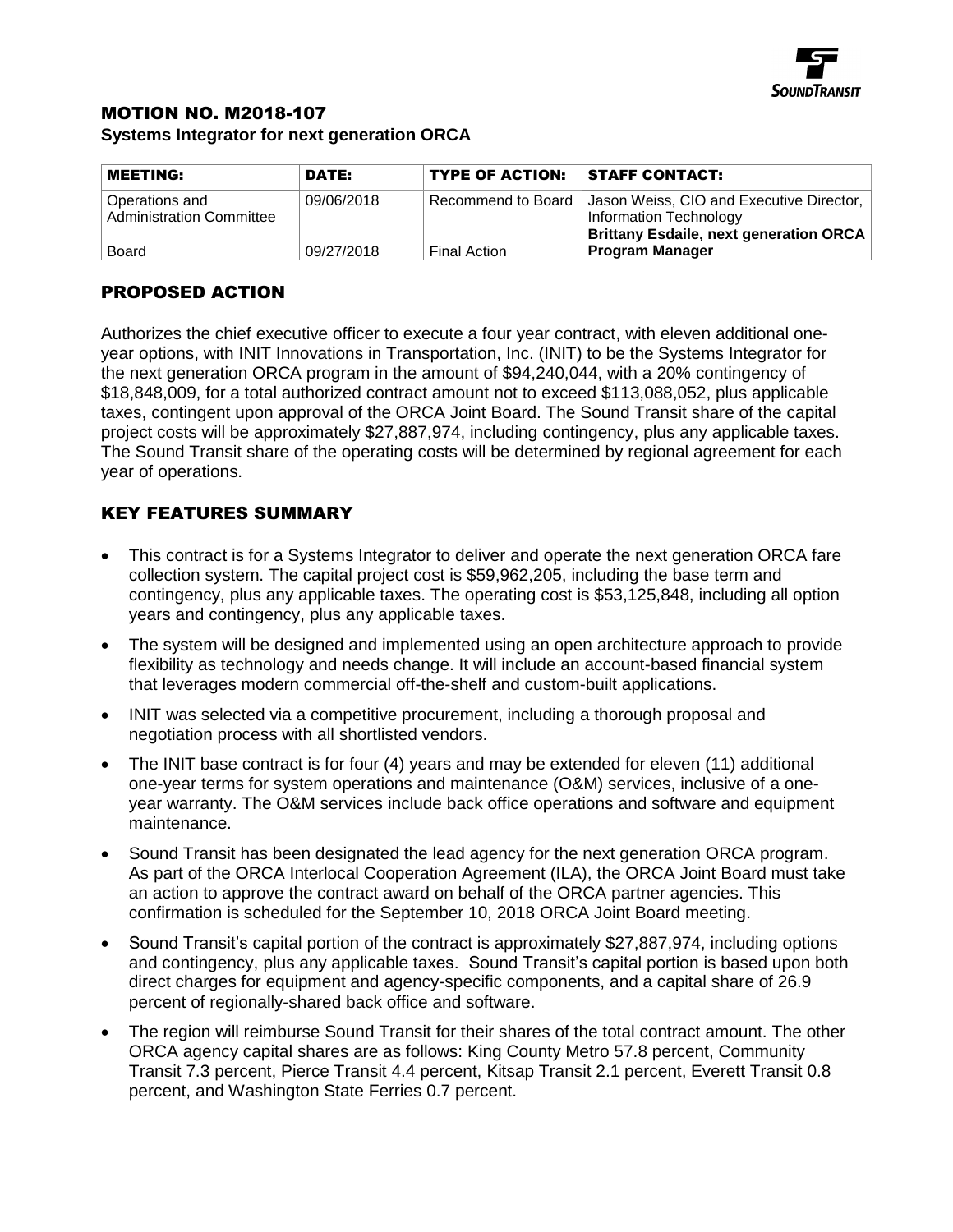- Sound Transit's share of the operating costs will be based on a regionally approved operating share formula for each year of O&M.
- The ORCA Program anticipates bringing a motion to the Sound Transit Board to approve the new ORCA System Interlocal Agreement in the fourth quarter of 2018.
- The estimated taxes on equipment purchased under this contract totals \$2,822,095.

#### BACKGROUND

The next generation ORCA program is the regional effort, initiated in 2015, to replace the existing ORCA system with an updated fare collection system. This action is to approve the contract award and to authorize the CEO to execute a contract with INIT, the selected Systems Integrator responsible for designing, developing, and implementing the core features of the next generation ORCA program, including the field equipment and back office infrastructure and applications. The Systems Integrator is also responsible for integrating third-party applications, including the website and mobile applications. They also are scoped to provide system operation and maintenance responsibilities, including back office operations, software maintenance, equipment maintenance, fraud controls, and disaster recovery.

In 2003, Sound Transit entered into an Interlocal Cooperation Agreement (ILA) for the design, implementation, operation and maintenance of the Regional Fare Coordination System with King County Metro, Community Transit, Everett Transit, Kitsap Transit, Pierce Transit, and Washington State Ferries. Under the ILA, regional costs are shared among the agencies. Since 2009, Sound Transit's share of the regional ORCA expenses has been approved by the Board through adoption of the annual budgets.

As the Legacy ORCA system approaches its end of life, there is an increasing need for a next generation ORCA system to build on the success of the first while providing a more flexible platform for incorporating new features and changes over time, including an improved user experience and new payment options.

The planning phase of the program is complete, and procurement is underway for multiple contracts within the next generation ORCA program (the Systems Integrator procurement being the largest). Sound Transit is the procurement and contracting agency supporting the regional next generation ORCA program.

The Systems Integrator's scope of work includes:

- Implementation services that include project management, technical design, testing, and training
- Integration services that will provide open interfaces between internal and external systems
- Equipment to enable fare collection both wayside and onboard vehicles
- Equipment to support fare media and fare product sales, including vending machines
- A customer mobile app that allows customers to manage their accounts and pay their fares from mobile devices
- An agency mobile app that provides agency field staff with fare inspection and fare validation functions
- A customer website that allows individual and business customers to access and manage their accounts over the web
- Back office systems that permit agency staff to access and report on relevant financial and transaction data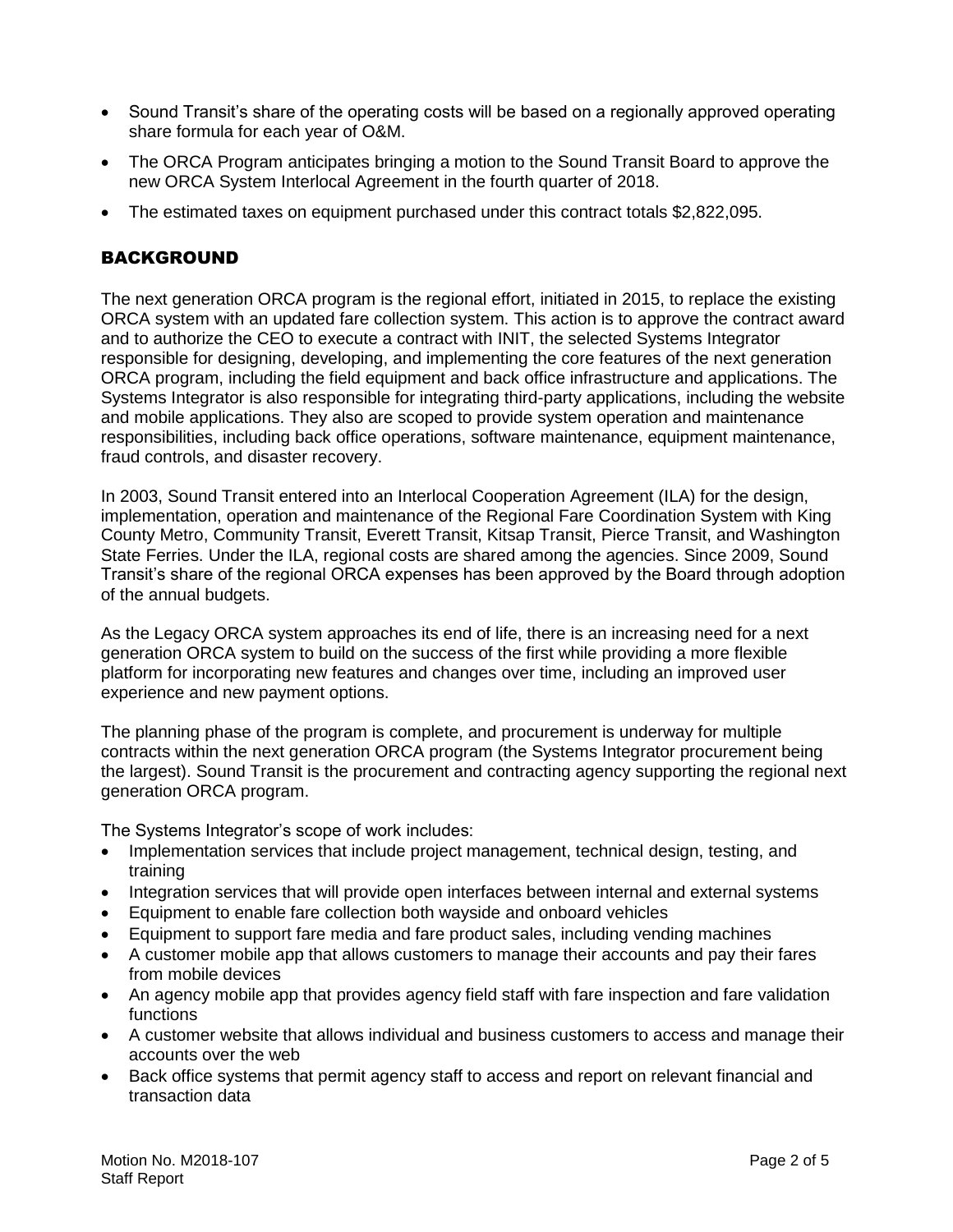#### PROCUREMENT INFORMATION

Sound Transit is the procurement and contracting agency supporting the regional next generation ORCA program. Prior to issuing the solicitation for these services, Sound Transit considered the project scope, the determining factors for contract award, and the need for proposal discussions and revisions, then determined that a Request for Proposals procurement method was the most advantageous.

Sound Transit advertised Request for Proposals No. RTA/RP 0119-17 in August 2017. Four firms submitted a proposal which were evaluated based on the advertised evaluation criteria including: technical proposal; methodology and approach to implementation services and operation and maintenance services; firm experience and history; knowledge and recent experience of key individuals; price; value-added features and capabilities; commitment to compliance with EEO law; and outreach efforts and commitment to small businesses and DBEs. The two highest ranked firms were selected to enter into negotiations. Revised proposals were evaluated against the same advertised evaluation criteria, and INIT was identified as the top ranked firm.

Sound Transit recommends award of this contract based upon the determination that INIT's negotiated proposal best meets the evaluation criteria and offers the best value, and this contract is in the best interest of the next generation ORCA program.

## FISCAL INFORMATION

This contract action provides for professional services and equipment to support the next generation ORCA Program. Sound Transit is only responsible for its share as established by the current ILA. The Agency capital project cost is estimated to be approximately \$27,887,974 and is within the adopted next gen ORCA project budget. As the lead Agency for this contract, Sound Transit will be responsible for the contract management and financial reporting. Per procedures established in the current ILA, Sound Transit, as Fiscal Agent, will receive invoices monthly, bill the participating agencies and ensure timely payment to our vendors.

| <b>Contract Summary</b>                                 |               |  |  |  |  |
|---------------------------------------------------------|---------------|--|--|--|--|
| <b>ORCA Next Generation Project</b>                     | \$18,517,681  |  |  |  |  |
| <b>Various Sound Transit Capital Projects</b>           | \$9,370,293   |  |  |  |  |
| <b>Total ST Capital Commitment</b>                      | \$27,887,974  |  |  |  |  |
| <b>Future Sound Transit Operating Costs</b>             | \$22,920,286  |  |  |  |  |
| <b>Sound Transit Contract Commitment</b>                | \$50,808,260  |  |  |  |  |
| <b>Future Reimbursement from Regional ORCA Partners</b> | \$62,279,792  |  |  |  |  |
| <b>Total Contract</b>                                   | \$113,088,052 |  |  |  |  |

The 2018 cost of this contract is anticipated to be \$1,265,333, with a Sound Transit share of \$426,106. There is sufficient budget within the next gen ORCA budget to cover the 2018 Sound Transit expenses.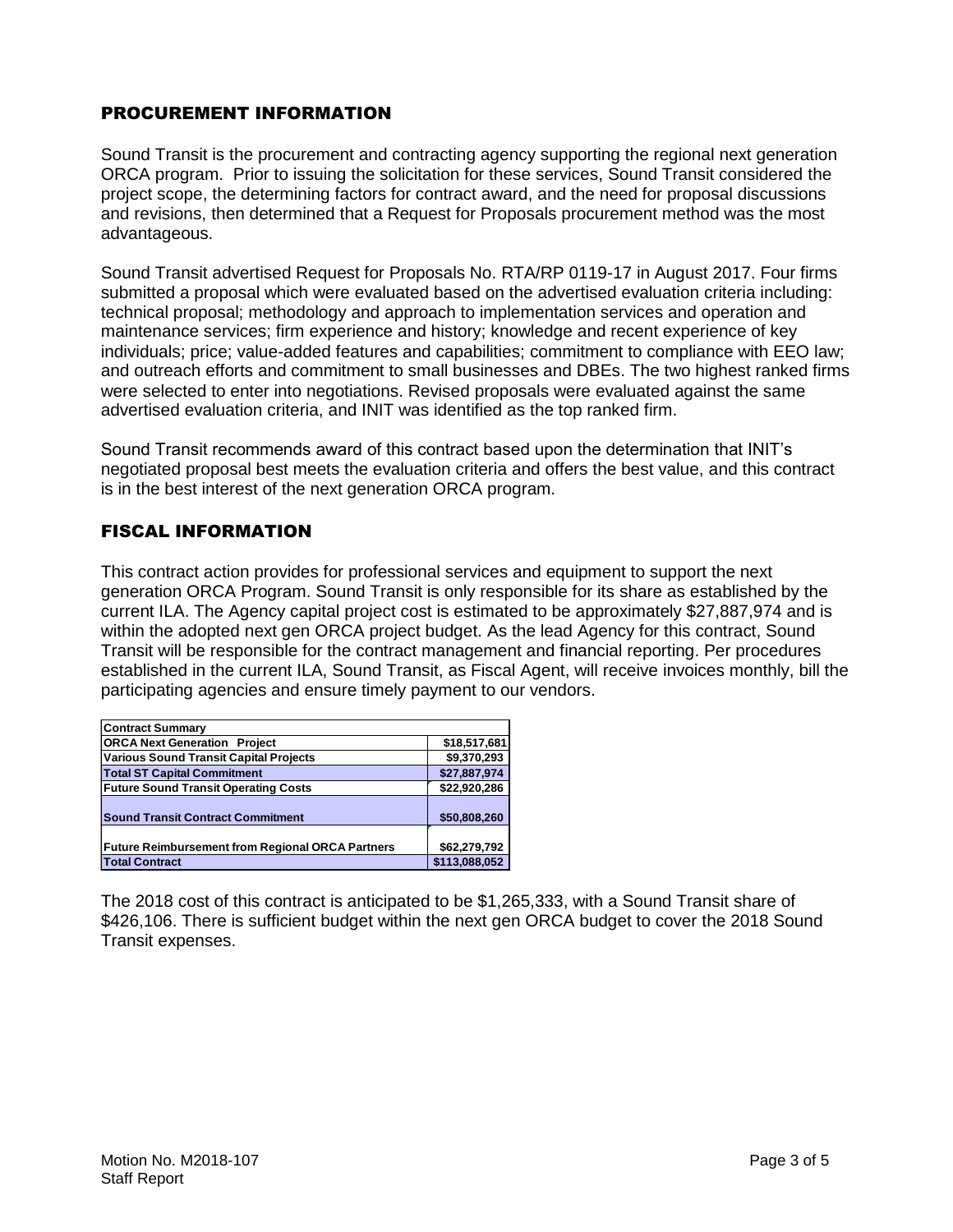**Systems Integrator contract for ORCA Next Generation Project** (in thousands)

 **INIT Innovations in Transportation Inc.** 

| <b>Contract Detail</b>                                                                                                                       | <b>Board Approvals to</b> | <b>Current Approved</b>                          |                        | <b>Proposed Total for</b> |               |
|----------------------------------------------------------------------------------------------------------------------------------------------|---------------------------|--------------------------------------------------|------------------------|---------------------------|---------------|
|                                                                                                                                              | Date                      | <b>Contract Status</b>                           | <b>Proposed Action</b> | <b>Board Approval</b>     |               |
| <b>Contract Amount</b>                                                                                                                       | \$                        | \$                                               | \$94,240               | \$94,240                  |               |
| <b>Contingency Amount</b>                                                                                                                    |                           |                                                  | 18,848                 | 18,848                    |               |
| <b>Total Contract Amount</b>                                                                                                                 | \$                        | \$                                               | \$113,088              | \$113,088                 |               |
| <b>Estimated Sales Tax</b>                                                                                                                   |                           |                                                  | \$2,822                | \$2,822                   |               |
| Percent Contingency                                                                                                                          | 0%                        | 0%                                               | 20%                    | 20%                       |               |
|                                                                                                                                              |                           |                                                  |                        |                           |               |
| <b>ORCA Next Generation</b>                                                                                                                  | 2018 Authorized Project   |                                                  |                        | <b>Board Approved</b>     | Uncommitted / |
| <b>Project Phase</b>                                                                                                                         | <b>Allocation to Date</b> | <b>Board Approvals</b>                           | <b>This Action</b>     | <b>Plus Action</b>        | (Shortfall)   |
|                                                                                                                                              |                           | \$                                               | $\mathbb{S}$           | \$.                       |               |
| <b>Agency Administration</b>                                                                                                                 | \$4,518                   |                                                  |                        |                           |               |
| Research & Technology                                                                                                                        | 27,005                    | 821                                              | 18,518                 | 19,338                    |               |
| <b>Total Current Budget</b>                                                                                                                  | \$31.523                  | \$821                                            | \$18,518               | \$19,338                  |               |
| <b>Project Phase</b>                                                                                                                         |                           |                                                  |                        |                           |               |
| Northqate Link Ext - Construction                                                                                                            | \$1,330,093               | \$1,219,141                                      | \$1,151                | \$1,220,293               | \$109,800     |
| Tacoma Link Ext - Construction                                                                                                               | \$123,914                 | \$7,161                                          | \$924                  | \$8,085                   | \$115,829     |
| Lynnwood Link Ext - Construction                                                                                                             | \$1,904,191               | \$12,016                                         | \$1,318                | \$13,334                  | \$1,890,857   |
| East link Ext - Construction                                                                                                                 | \$2,544,300               | \$2,148,092                                      | \$3,073                | \$2,151,165               | \$393,135     |
| Federal Way Link Ext - Construction                                                                                                          | \$13,524                  |                                                  | \$1,291                | \$1,291                   |               |
| Downtown Redmond Link Ext - Preliminary                                                                                                      |                           |                                                  |                        |                           |               |
| Engineering                                                                                                                                  | \$21,272                  | \$14,594                                         | \$552                  | \$15,146                  |               |
| 1405 Bus Rapid Transit - Preliminary                                                                                                         |                           |                                                  |                        |                           |               |
| Engineering                                                                                                                                  | \$28,980                  | \$6,572                                          | \$427                  | \$6,999                   |               |
| ST Express Fleet Expansion - Vehicles                                                                                                        | \$39,757                  | \$24,143                                         | \$635                  | \$24,777                  |               |
| <b>Total Phase</b>                                                                                                                           | \$27,005                  | \$1,219,141                                      | \$9,370                | \$19,338                  | \$109,800     |
| <b>Operating Spending Plan</b>                                                                                                               | <b>Spending to Date</b>   | <b>Forecasted Spend for</b><br>Remainder of 2018 | <b>Future Spending</b> | Total                     |               |
| INIT Innovations in Transportation Inc.                                                                                                      | $\mathbf{\hat{S}}$        | $\mathbf{s}$                                     | \$22,920               | \$22,920                  |               |
| <b>Regional ORCA Partners (Reimbursible)</b>                                                                                                 | <b>Spending to Date</b>   | <b>Forecasted Spend for</b><br>Remainder of 2018 | <b>Future Spending</b> | Total                     |               |
| INIT Innovations in Transportation Inc.                                                                                                      | $\mathbf{\$}$             | $\mathbf{s}$                                     | \$62,280               | \$62,280                  |               |
|                                                                                                                                              |                           |                                                  |                        |                           |               |
| Notes:<br>* 2018 Authorized Project Allocation to Date is pending the Board approval.<br>Amounts are expressed in Year of Expenditure. (000) |                           |                                                  |                        |                           |               |

# SMALL BUSINESS/DBE PARTICIPATION AND APPRENTICESHIP UTILIZATION

Sound Transit promotes and encourages small business participation, which also includes Disadvantaged Business Enterprises (DBEs). Consistent with Sound Transit Policies and Federal Regulations, Sound Transit has established Small Business/DBE goals for this contract. These goals are based upon an examination of subcontracting opportunities contained in the work of this contract and the number of Small Businesses/DBEs available to perform such subcontracting work.

For this specific contract, the following goals were set and the successful Bidder/Proposer has committed to the following Small Business/DBE Participation:

Small Business and Disadvantaged Business Enterprise Goals

Sound Transit Goal: Small Business: 5% DBE: 2% Commitment: Small Business: 5% DBE: 5%

## PUBLIC INVOLVEMENT

Not applicable to this action.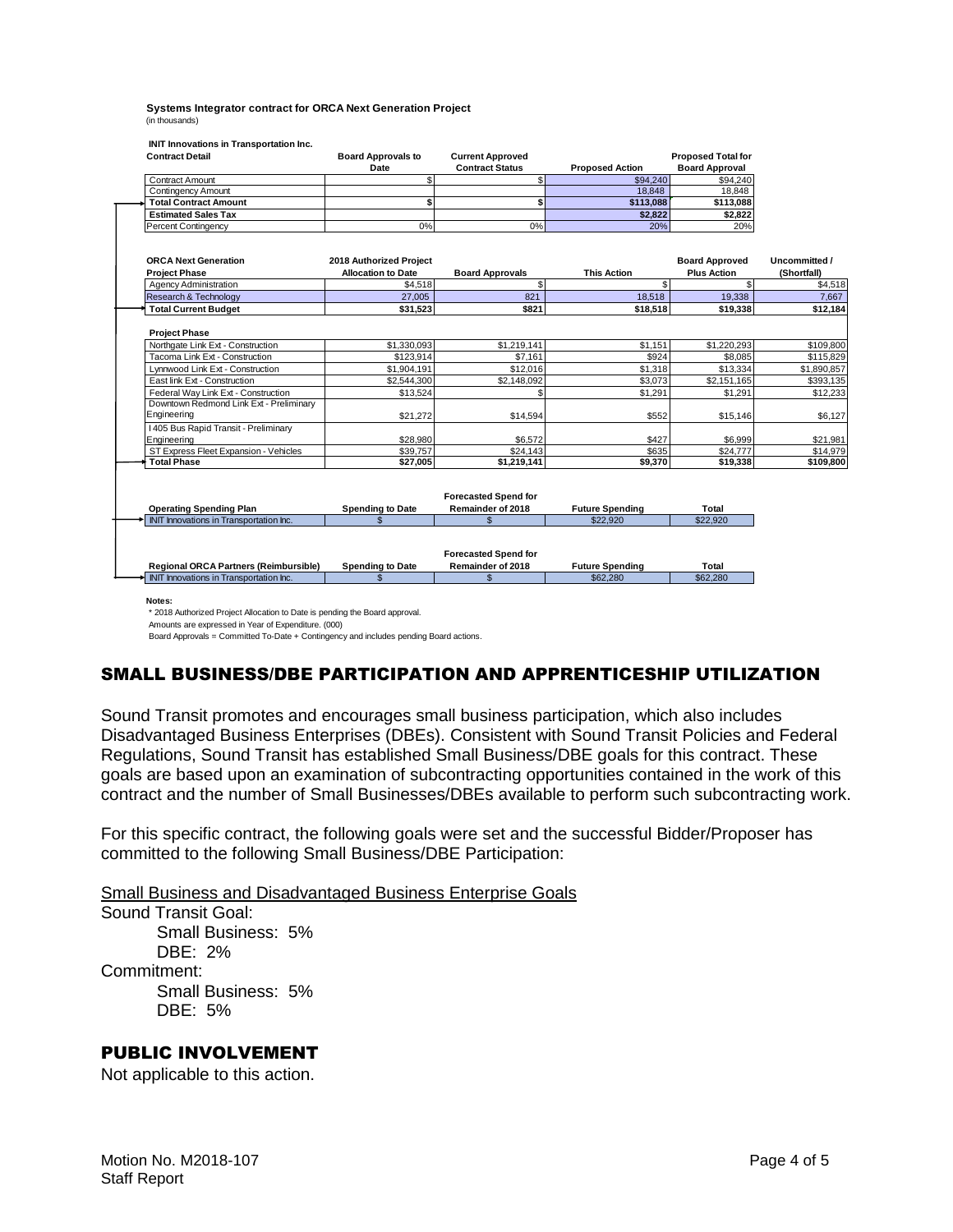#### TIME CONSTRAINTS

Next generation ORCA is a schedule-driven program and execution of the Systems Integrator contract is on the critical path. Any delay in approval will result in a day-for-day delay in the overall program schedule.

#### PRIOR BOARD/COMMITTEE ACTIONS

Motion No. M2009-16: Authorized the chief executive officer to execute a restated and amended Interlocal Agreement for the Smart Card project with Community Transit, Everett Transit, Kitsap Transit, King County Metro Transit, Pierce Transit, and Washington State Ferries to update the agreement for the operating phase to further define the agencies' responsibilities during the operations period.

#### ENVIRONMENTAL REVIEW

KH 8/31/18

#### LEGAL REVIEW

AJP 8/31/2018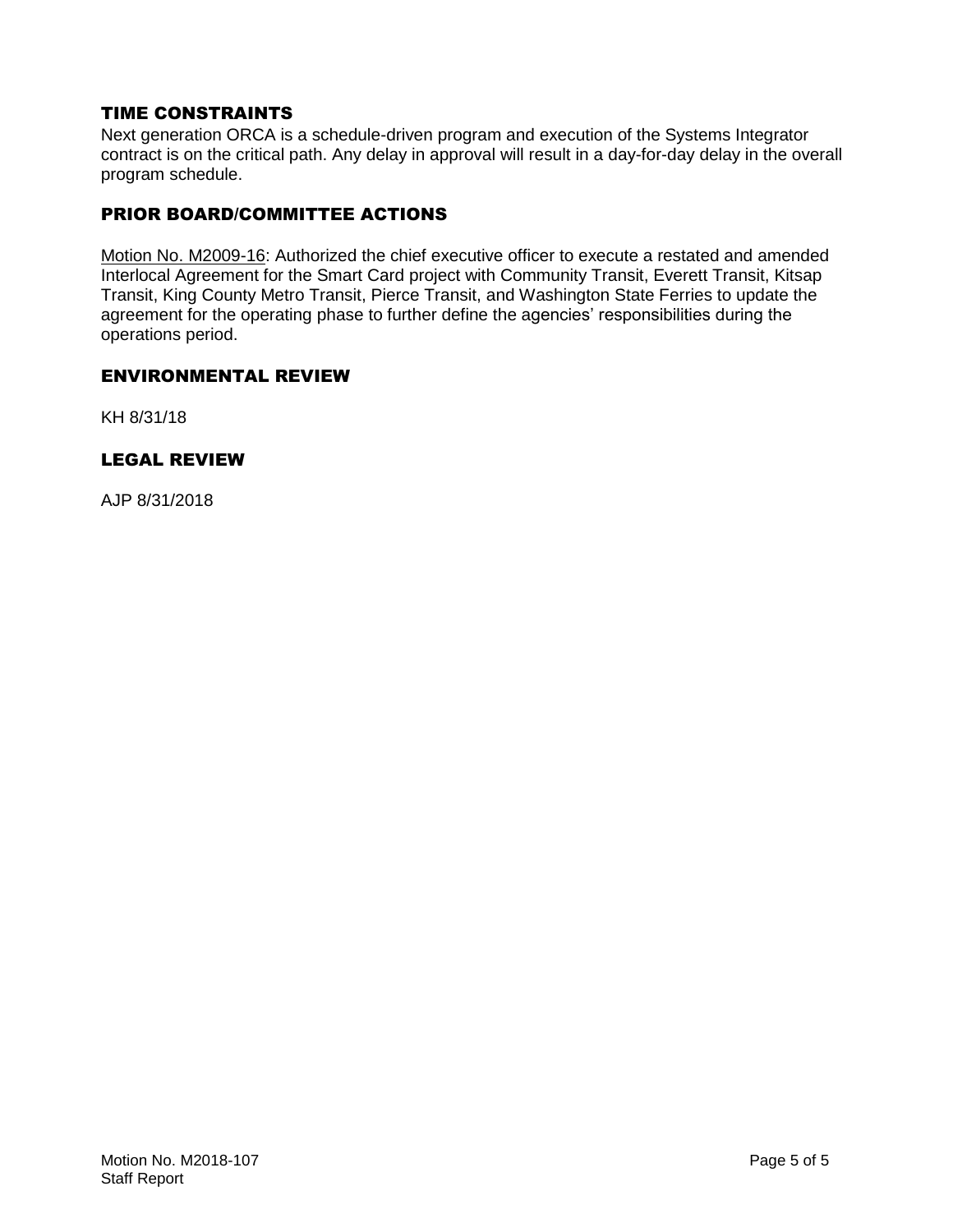

#### MOTION NO. M2018-107

A motion of the Board of the Central Puget Sound Regional Transit Authority authorizing the chief executive officer to execute a four year contract, with eleven additional one-year options, with INIT Innovations in Transportation, Inc. (INIT) to be the Systems Integrator for the next generation ORCA program in the amount of \$94,240,044, with a 20% contingency of \$18,848,009, for a total authorized contract amount not to exceed \$113,088,052, plus applicable taxes, contingent upon approval of the ORCA Joint Board. The Sound Transit share of the capital project costs will be approximately \$27,887,974, including contingency, plus any applicable taxes. The Sound Transit share of the operating costs will be determined by regional agreement for each year of operations.

#### BACKGROUND:

The next generation ORCA program is the regional effort, initiated in 2015, to replace the existing ORCA system with an updated fare collection system. This action is to approve the contract award and to authorize the CEO to execute a contract with INIT, the selected Systems Integrator responsible for designing, developing, and implementing the core features of the next generation ORCA program, including the field equipment and back office infrastructure and applications. The Systems Integrator is also responsible for integrating third-party applications, including the website and mobile applications. They also are scoped to provide system operation and maintenance responsibilities, including back office operations, software maintenance, equipment maintenance, fraud controls, and disaster recovery.

In 2003, Sound Transit entered into an Interlocal Cooperation Agreement (ILA) for the design, implementation, operation and maintenance of the Regional Fare Coordination System with King County Metro, Community Transit, Everett Transit, Kitsap Transit, Pierce Transit, and Washington State Ferries. Under the ILA, regional costs are shared among the agencies. Since 2009, Sound Transit's share of the regional ORCA expenses has been approved by the Board through adoption of the annual budgets.

As the Legacy ORCA system approaches its end of life, there is an increasing need for a next generation ORCA system to build on the success of the first while providing a more flexible platform for incorporating new features and changes over time, including an improved user experience and new payment options.

The planning phase of the program is complete, and procurement is underway for multiple contracts within the next generation ORCA program (the Systems Integrator procurement being the largest). Sound Transit is the procurement and contracting agency supporting the regional next generation ORCA program.

This contract is for a Systems Integrator to deliver and operate the next generation ORCA fare collection system. The capital project cost is \$59,962,205, including the base term and contingency, plus any applicable taxes. The operating cost is \$53,125,848, including all option years and contingency, plus any applicable taxes. The system will be designed and implemented using an open architecture approach to provide flexibility as technology and needs change. It will include an account-based financial system that leverages modern commercial off-the-shelf and custom-built applications.

INIT was selected via a competitive procurement, including a thorough proposal and negotiation process with all shortlisted vendors. The INIT base contract is for four (4) years and may be